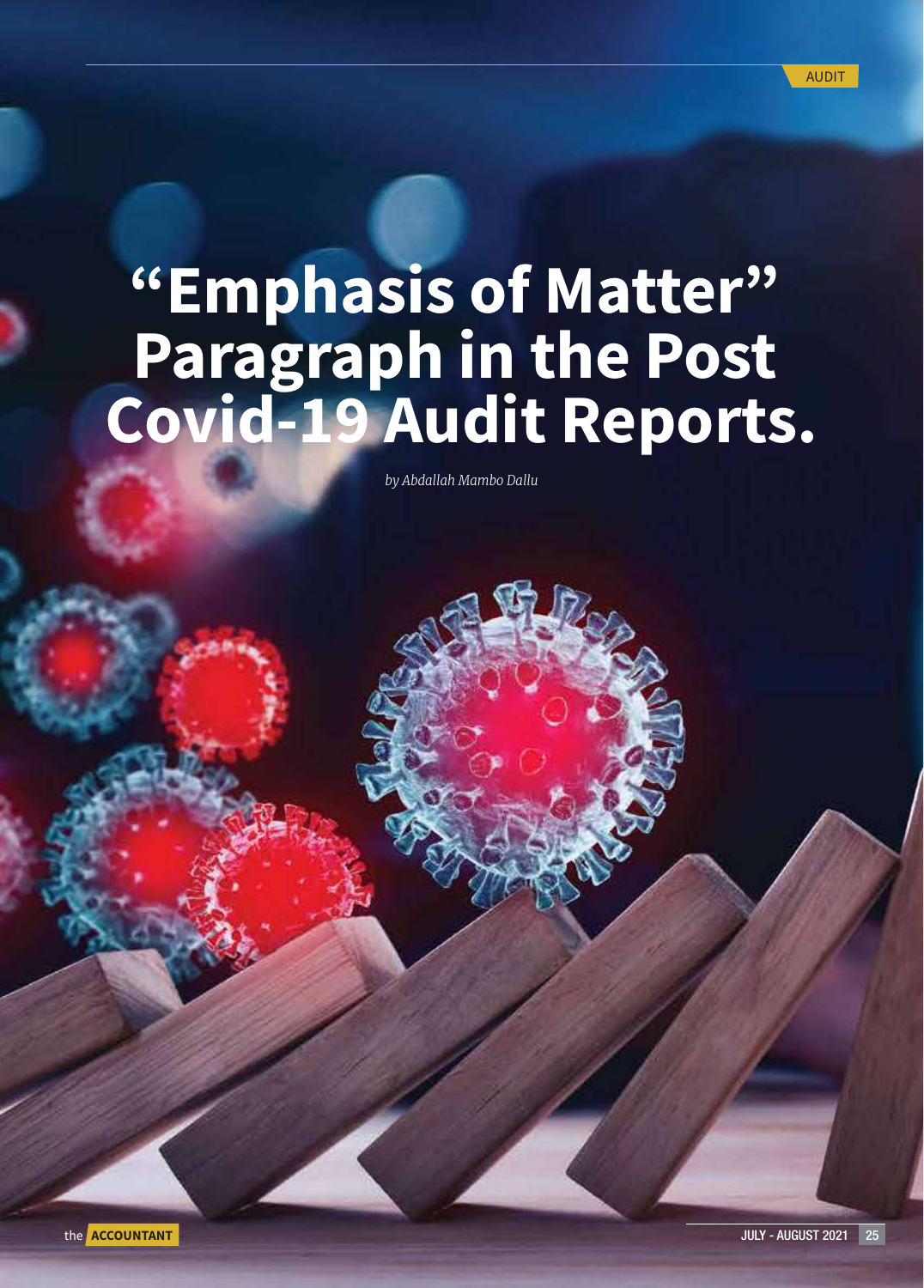## **AUDIT**

An emphasis of matter paragraph is included in the auditor's report and refers to a matter presented or disclosed in the financial statements that, in the auditor's judgment, is of such importance that it is fundamental to users' understanding of the financial statements. It refers to a matter 'appropriately' presented or disclosed in the financial statements.

The auditor will therefore need to document clearly in each case the justification for the inclusion of the matter they wish to highlight to users of the financial statements as fundamental. A policy of including an emphasis of matter paragraph in audit reports for most entities affected by COVID-19, or for all entities in a particular sector or industry, may be challenged by audit regulators, and so firms will need to be prepared to justify that decision with reference to the particular circumstances of each entity.

An emphasis of matter paragraph does not modify the audit opinion. Such a paragraph is also not a substitute for expressing a qualified or adverse opinion, or for disclaiming an opinion, where they are appropriate. The thought process that leads to an emphasis of matter is outlined in the following flowchart.

How might an emphasis of matter arise due to COVID-19? One of the possible reasons ISA (UK) 706 gives for inclusion of an emphasis of matter paragraph is 'a major catastrophe that has had a significant effect on the entity's financial position'. Whether the COVID‐19 pandemic amounts to a major catastrophe that has had a significant effect on the entity's financial position is a matter of judgment for the auditor. Accordingly, it is not expected that an emphasis of matter will be used in every case, only where, in the auditor's judgment, the matter is fundamental to the user's understanding of the financial statements.

The following scenarios are examples of where COVID-19 might lead to the auditor including an emphasis of matter paragraph in the auditor's report.

# 66

*The auditor will need to assess whether the disclosures made by the entity regarding subsequent events, and whether they are adjusting or non-adjusting events, are appropriate. The auditor may conclude that it is necessary to include a related emphasis of matter paragraph in the auditor's report to highlight management's subsequent events disclosure, given its significance.* 

## **i. External valuations**

An external specialist or expert, such as a property surveyor, has included a 'material valuation uncertainty' clause in a valuation report explaining that less certainty – and a higher degree of caution – should be attached to the valuation of property or other assets on the entity's balance sheet. Management has appropriately disclosed the matter in the notes to the financial statements.

It is worth noting that this may not always be the case. Just because there is such an uncertainty, and while it may be material, that does not necessarily make it "fundamental" to users. For example, an emphasis of matter may not be appropriate for an entity with one property that, while material, is only a small proportion of total assets. However, it may be appropriate for an entity in the real estate sector holding a number of investment properties that make up a significant proportion of the company's total assets, or similarly for a property fund.

If such a 'material valuation uncertainty' clause has been included in the valuation report, but the auditor has not been able to obtain suffi-



cient appropriate evidence of the valuation of the asset, the auditor may need to consider qualification instead.

#### **ii. Basis other than going concern**

Where the use of the going concern basis is inappropriate and the entity is required to prepare its financial statements on a basis other than that of going concern, the auditor may consider it appropriate or necessary to include an emphasis of matter paragraph in the audit report to draw the user's attention to the basis on which the financial statements have been prepared and the reasons for its use.

#### **iii. Subsequent events**

The notes to the financial statements include disclosures around subsequent events / post balance sheet events because, for many entities, the impact of COVID-19 started to emerge after the end of their financial periods. The auditor will need to assess whether the disclosures made by the entity regarding subsequent events, and whether they are adjusting or non-adjusting events, are appropriate. The auditor may conclude that it is necessary to include a related emphasis of matter paragraph in the auditor's report to highlight man-